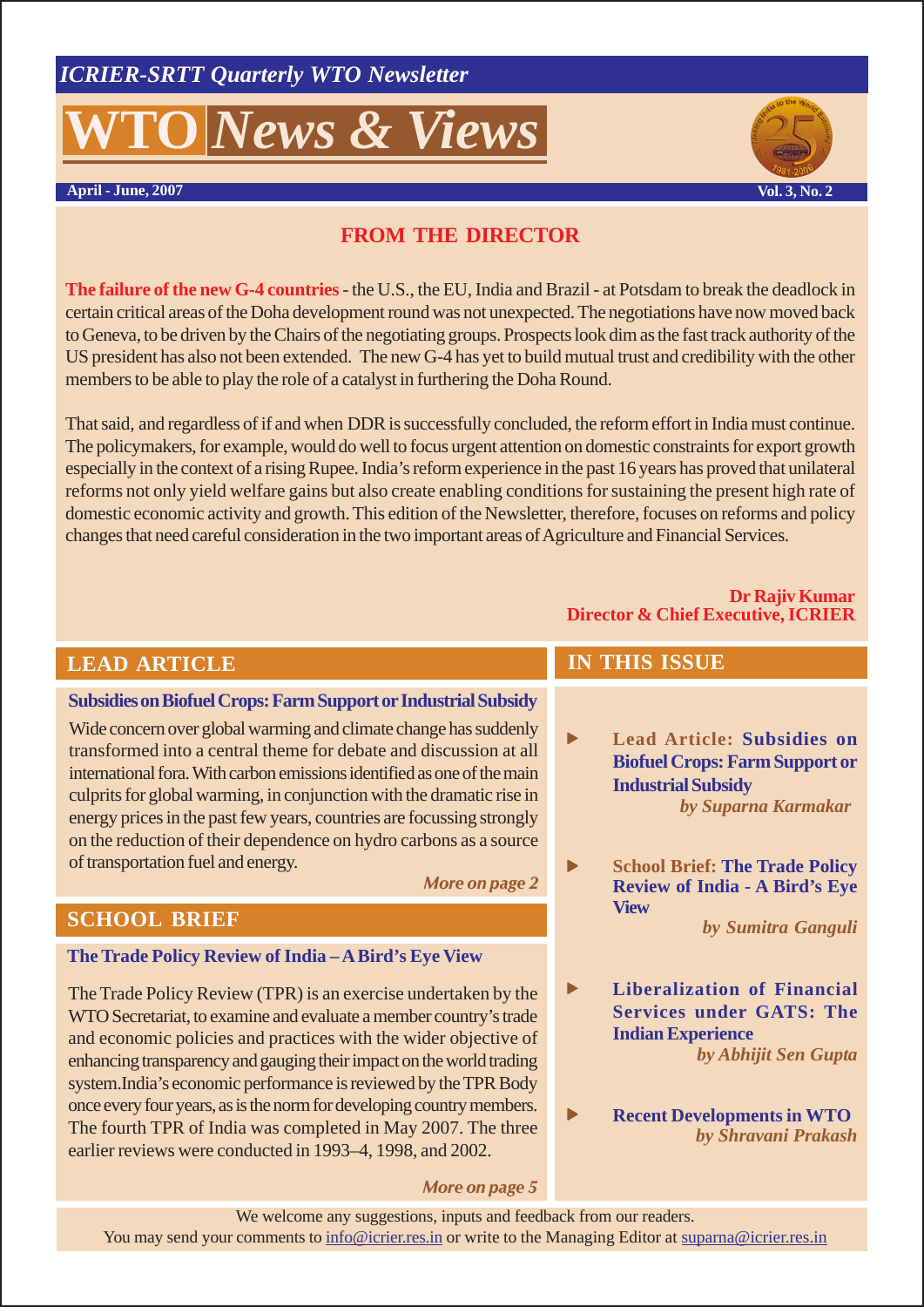*Subsidies on Biofuel Crops: Farm Support or Industrial Subsidy*

#### **Introduction**

Wide concern over global warming and climate change has suddenly transformed into a central theme for debate and discussion at all international fora. With carbon emissions identified as one of the main culprits for global warming, in conjunction with the dramatic rise in energy prices in the past few years, countries are focussing strongly on the reduction of their dependence on hydro carbons as a source of transportation fuel and energy.

A panacea seems to have been found in the biofuels (bioethanol and biodiesel), and US is leading this particular charge. The main (stated) drivers for the switch are predictably: energy security, support for farm incomes and environmental concerns. Food crops like corn, sugarcane, sugar beet, soybeans, rapeseed and palm oil are presently being used as feedstock for biofuels. And the supportincentive schemes adopted usually combine generous subsidies for domestic generation (via tax credits on energy crops) and tariff protection against imports.

#### **Industrialized Country Subsidies on Biofuel Crops**

While U.S. commodity programmes (under the Farm Bill) cover 20 differ-ent crops, eight major crops—corn, soybeans, wheat, sorghum, barley, oat, cotton and rice account for 74 per-cent of total cropland in the U.S. These very same primary programme crops receive 70 to 80 percent of all government payments.<sup>1</sup> In the case of corn, a small group of very big grain companies have reaped tremendous riches over the last few decades. (U.S.) Taxpayers now pay (corn) farmers between USD 15-20 billion a year to make up for low market prices. In 2005, when corn prices were low, U.S farm subsidies skyrocketed to USD 24 billion. But in 2006, as the strong demand for ethanol took effect, subsidies dropped to around USD 16 billion.<sup>2</sup> In 2004, subsidies to corn alone amounted to USD 8.3 billion, of which 36 percent of support was given through loan deficiency payments, 22 percent through countercyclical payments and 20 percent as fixed payments under historical entitlements. In addition, local (state) authorities provide biofuel plants subsidies in the form of tax exemptions, operating capital grants, low rate loans for small plants, etc. Another report from Global Subsidies Initiative<sup>3</sup> found that biofuel subsidies in the US

alone currently amount between USD 5.5 billion to USD 7.3 billion per year. Not surprisingly therefore, corn-based ethanol production in the U.S. doubled between 2001 and 2005, and is likely to double again the next few years. The U.S. already has 100 active ethanol plants, and more are coming up.

In the EU, on the other hand, since tax policy is not part of the sphere of action of the European Commission, each Member state decides on the level of taxation and relief thereof. But feedstocks for biofuels receive support. The 2003 CAP reform introduced a new payment called 'Energy Crop Payment' that amounts to Euro 45 per hectare, with a ceiling of Euro 90 millions. Additionally, agricultural raw materials used for biofuel production also benefit from the substantial support granted to traditional food crops. Oilseed producers received compensatory payments to the tune of Euro 1.3 billion a year in 2004, which since 2005 has been channeled through the 'single farm payment system' under the new CAP. Cereals also receive payments through market price support that is equal to Euro 101.31 per ton; in 2004 this amounted to Euro 11.9 billion. Sugarbeet for ethanol has not been granted any additional direct support other than the energy crop aid.<sup>4</sup>

#### **Industrialized Country Policies on Biofuel: Acreage and Targets**

President Bush has set a target of replacing 15 percent of domestic gasoline use with biofuels over the next 10 years, which would imply almost a five-fold increase in mandatory biofuel use to about 35 billion gallons. This is easier said than done. Given that available technology mandates that almost all of this ethanol would have to come from corn, achieving the 15 percent goal would require the *entire* current U.S. corn crop, which represents a whopping 40 percent of the world's corn supply.<sup>5</sup> If all American corn and soybean production were dedicated to biofuels, that fuel would replace only 12 percent of gas demand and 6 percent of diesel demand, says a study published by the National Academy of Sciences.

The EU policy on biofuels is a part of a larger action plan for increasing renewable energy use in the union,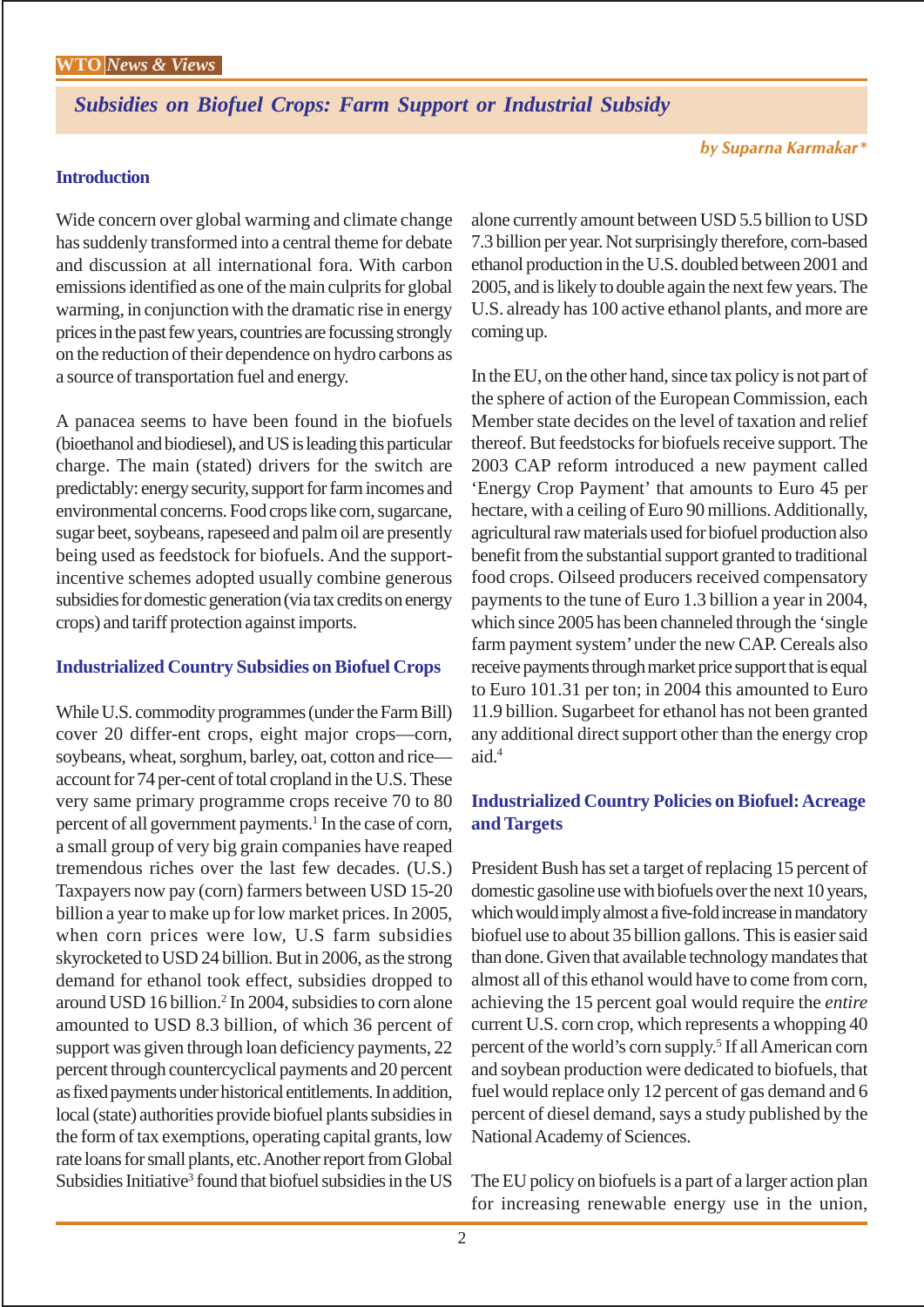enumerated under the directive EC 2003/30. It sets a goal of 5.75 percent of biofuels on their transportation fuel markets by 2010. In the EU, presently, about 40 percent of rapeseed production and approximately 62 percent of the rape oil is diverted into biodiesel. Domestic production (assuming a 50 percent usage of oilseed acreage for biodiesel) will certainly not suffice, and EU will need to import 4.16 million tonnes of vegetable oil to meet the target. EU also uses sugarbeet for production of bioethanol, which is less environment-friendly than cereal-based ethanol. German Marshall Fund researchers reckon that while domestic production of cereals in the EU would suffice for meeting the ethanol targets, it would for example use up quantities of wheat equal to 50 percent of projected exports.<sup>6</sup>

All this would do more than create mere market distortions. The FAO has recently calculated that despite bumper harvests in 2007, the poorest countries will see their cereal import bill increase by one quarter in the current season alone due the biofuels demand.7 In the US, the pressure to divert corn from food to fuel has already triggered unprecedented turmoil. The recent 'tortilla unrest' in Mexico is but a mere preview of things to come. Already, the prices of corn have doubled (from USD 2 to 4 per bushel) in the past year; and presently only 20 percent of the US corn production is dedicated to ethanol. Other than in Mexico, protests in the US have come from the cattle feedstock and food and beverages companies, who are demanding an end to these subsidies for ethanol after experiencing a 36 percent increase in expenses on cattle feed. In the EU increased use of rape oil for biodiesel has resulted in a 63 percent jump in prices between 2002-03 and 2006-07. Imports of main vegetable oils into EU from Indonesia and Malaysia have gone up by more than 50 percent in the same period; the European agri-food industry of bottled oil, margarine and pastry (those that use rape oil as raw material) are justifiably concerned.

# **Implications for Multilateral Negotiations in Agriculture**

This raises a couple of concerns from the perspective of the currently stalled Doha Round of WTO Negotiations. It needs to be recalled that the current impasse is mainly on account of the stalemate in agriculture, in particular the developed country intransigence on reduction targets for agricultural subsidies.

First, given that new industrial uses of agricultural produce have been found and are being encouraged, ought the developed country subsidies going into these agricultural crops dedicated for biofuel generation continue to be discussed under Agreement on Agriculture (AoA)? If not, what should their treatment ideally be and is there a need for reviewing the caps of agricultural subsidies under AoA, especially the direct transfer payments made under Green Box?

Green Box programmes include seven sorts of general government services (such as research, inspection services and infrastructural services), other spending such as domestic food aid and public stockholding for food security, and a number of direct payments to producers. The latter cover decoupled income support, income insurance and income safety-nets, natural disaster relief, environmental programmes and regional assistance. Also in the category of direct payments are three types of 'structural adjustment assistance': producer and resource retirement programmes, and investment aids. However, this huge component of support that rich country farmers receive from their governments is not on the block in the Doha negotiations: these 'green box' payments (deemed not to affect production and trade) dwarf the amounts of tradedistorting support over which negotiations are currently deadlocked.

It is also notable that while the US is negotiating for the development of stronger WTO rules that will rein in the use of industrial subsidies<sup>8</sup>, in the light of the ongoing agriculture negotiations, the proposed new subsidy rules are not intended to apply to the agriculture sector. A question that begs to be answered whether the industrial use of agricultural products should merit different treatment insofar as 'certain particularly trade-distorting subsidies' on these products are concerned.

In the US, most farm subsidies are crafted under the Green Box, and the 2007 Farm Bill has been drafted so as to maintain the status quo. Spending on 'decoupled income support' is likely to increase substantially following the 2003 CAP reforms. Insofar as the overall trade distorting nature of the Green Box measures are no longer in doubt, the ball seems to be in the court of the developing countries to use all available means to rein in the autonomy of the OECD governments, or at least be informed of the trade implications of domestic policy actions in developed countries. For, in the absence of any multilateral agreement, dispute settlement is likely to become the avenue through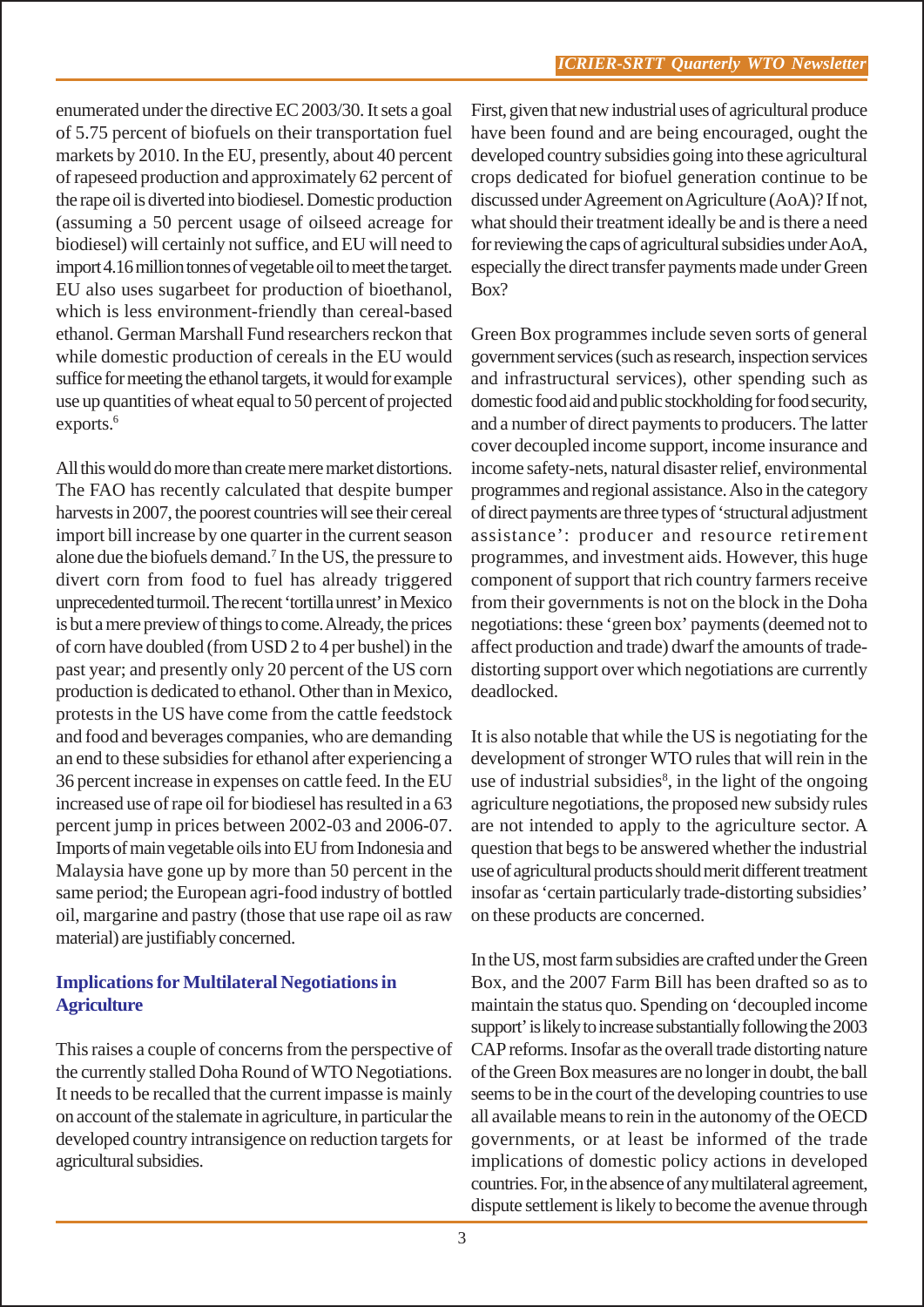which WTO Members will pursue reform of the tradedistorting aspects of Green Box support. Canada has already asked for the establishment of a dispute settlement panel on US agricultural subsidies (vide 12 June Panel request WT/DS357/11), following its January 2007 request for consultations, which challenged US domestic support programmes for corn and export credit programmes available to several agricultural commodities. However, going down this path poses several cost and time-related problems for developing countries, including their inability get decisions implemented in their favour. A more robust solution needs to be found, and which can only come from continued engagement and activism within the multilateral trading regime.

Second, given that increasing demand for biofuels would have the potential of raising agricultural exports from developing countries, how ambitious should their WTO negotiating strategy be? The possibility is high that industrialized countries may turn net agricultural importers in certain food crops and oilseeds, or begin to import larger amounts of biofuel from developing countries like Brazil,

Columbia, South Africa, Indonesia, Malaysia, and potentially India, where generation of ethanol is cost efficient given the amenability of local weather conditions for increasing production of biofuel feedstocks.

At the moment, international trade in biofuels is extremely limited, aided to a large extent by the 54 cents a gallon import tariff on imported ethanol in the US and limited demand in the EU countries for biofuel blends in transportation fuel. However, empirical evidence and economic logic indicate that the trade flows could increase considerably in the medium term. Negotiators from developing countries with real comparative advantages in this product should ensure that the final outcome of the DDR does not deny them of this new window of opportunity to improve the lot of the masses dependent on the farm sector. Current trends in national farm policies in industrialized countries (certainly drawn under the influence of demands from the influential agro-business communities in these countries) and their offers in the multilateral trade negotiations, if undeterred, could seriously limit export opportunities for developing countries.

8 Indo-Asian News Service (June 4, 2007): *US seeks WTO ban on Industrial Subsidies;* http://www.hindustantimes.com/StoryPage/ StoryPage.aspx?id=0cfb456d-2373-4d74-8802-e6a5a3569fa8&&Headline=US+seeks+WTO+ban+on+industrial+subsidies

<sup>\*</sup> Views are personal.

<sup>1</sup> Daryll Ray, Daniel De La Torre Ugarte and Kelly Tiller (2003): *Rethinking U.S. Agricultural Policy: Securing Farmer Livelihoods Worldwide,* University of Tennessee Agricultural Policy Analysis Center. http://www.agpolicy.org/blueprint.html

<sup>2</sup> U.S. Department of Agriculture, Economic Research Service: *U.S. Farm Income and Costs Briefing Room*. Accessed February 22, 2007. http://www.ers.usda.gov/Briefing/FarmIncome/nationalestimates.htm

<sup>3</sup> Doug Koplow (October 2006): *Biofuels: At What Cost? Government Support for Ethanol and Biodiesel in the United States*, GSI.

<sup>4</sup> Marcos J. Jank, Geraldine Kutas, Luiz Fernando do Amaral and Andre M. Nassar (May 2007): *EU and US Policies on Biofuels: Potential Impacts on Developing Countries,* pp 22-23, German Marshall Fund Paper Series.

<sup>5</sup> Colin A. Carter and Henry I. Miller (May 2007): *Drunk on Ethanol*, AEI-Brookings Joint Center Policy Matters 07-18.

<sup>6</sup> Marcos J. Jank et al (May 2007), *op cit*. pg 5.

<sup>7</sup> FAO (May 2007): *Crop Prospects and Food Situation*, Vol. No.3, Rome. Also the FAO *Food Outlook* (June 2007, No. 1) estimates that "global expenditures on imported foodstuffs look set to surpass USD 400 billion in 2007, almost 5 percent above the record of the previous year. The bulk of the increase can be levelled against rising prices of imported coarse grains and vegetable oils – the commodity groups which feature most heavily in bio-fuel production".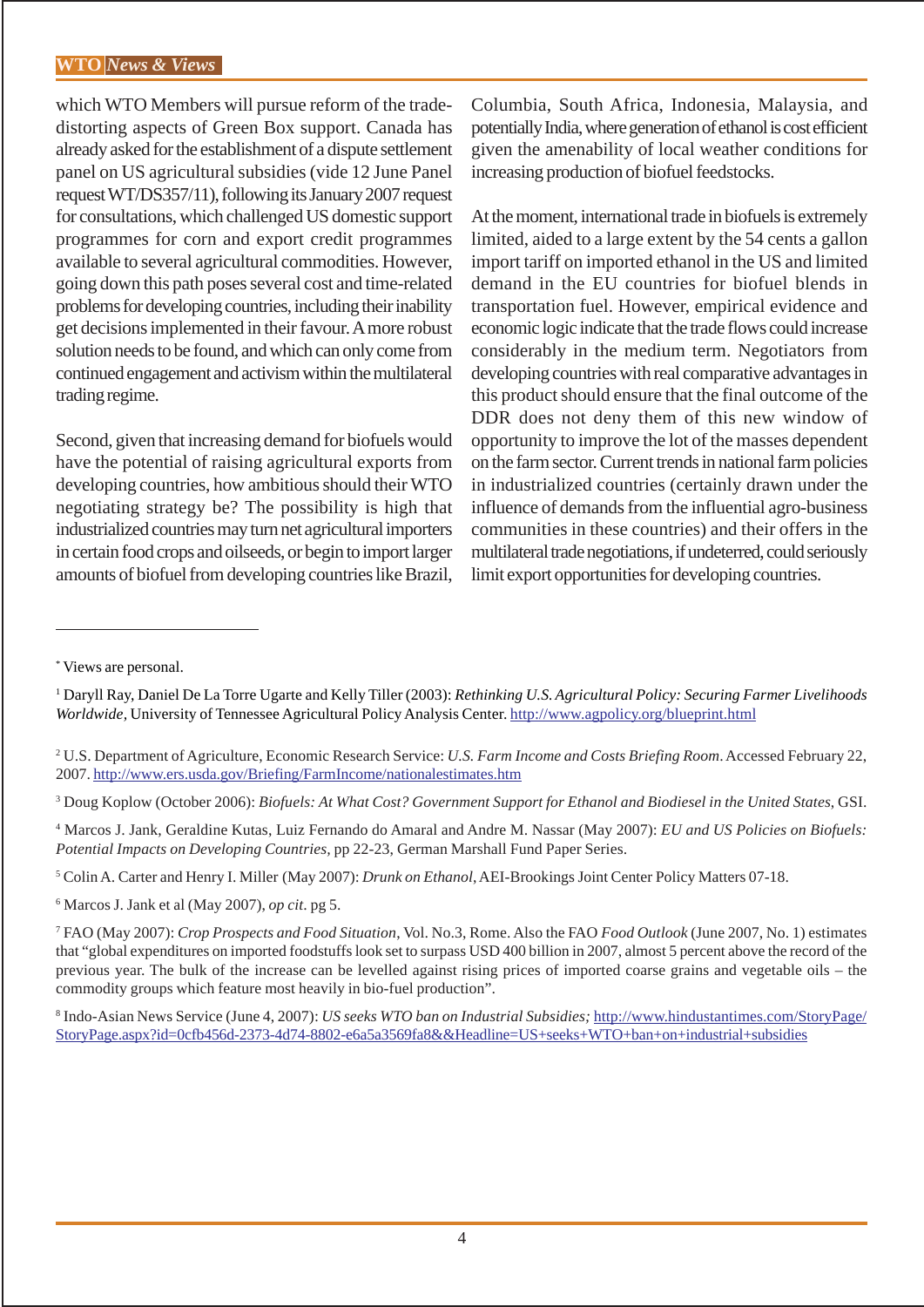# **School Brief** *The Trade Policy Review of India – A Bird's Eye View*

### *by Sumitra Ganguli*

# **Introduction**

**Trade and Related Reforms**

The Trade Policy Review (TPR) is an exercise undertaken by the WTO Secretariat, to examine and evaluate a member country's trade and economic policies and practices with the wider objective of enhancing transparency and gauging their impact on the world trading system. India's economic performance is reviewed by the TPR Body once every four years, as is the norm for developing country members. The fourth TPR of India was completed in May 2007.<sup>1</sup> The three earlier reviews were conducted in 1993–4, 1998, and 2002.

India's economic performance has continued to be impressive since 2001–02 and growth has been particularly rapid since 2003–04 averaging over 8.5 per cent with over 9 per cent expected for 2006–07. This performance is largely due to unilateral trade and structural reforms, in particular in services. In India, trade policy making and implementation is the responsibility of the central government, and is articulated for a five-year period, with annual updates, through the Foreign Trade Policy (FTP). The FTP while calling for a simplification of import procedures and reduction in import barriers, is also striving to use trade (in particular exports) to generate employment. Measures to attract FDI include an increase in the number of sectors in which it is permitted, reduction in sectoral restrictions, and streamlining of the approval and investment process which had been identified earlier as a potential barrier to investment. Nevertheless, FDI remains far below its potential, at around 1 per cent of GDP, suggesting that policy and infrastructural constraints need to be addressed.

Since the previous review in 2002, in addition to its participation in the WTO negotiations, India has also started engaging itself in negotiations for a number of RTAs. It has concluded the Comprehensive Economic Cooperation Agreement with Singapore, an 'Early Harvest Scheme' with Thailand, and a preferential agreement with Afghanistan. In addition, previous arrangements, including the Asia Pacific Trade Agreement (APTA), the South Asia Free Trade Area (SAFTA) and the Bay of Bengal Initiative for Multisectoral Technical and Economic Cooperation (BIMSTEC), have been amended or have come into force.

Tariff remains India's chief trade instrument as also an important source of tax revenues, accounting for 16 per cent of central government tax revenue (net of states' share). Applied MFN tariffs, have continued to fall steadily (notes the WTO Secretariat *ibid*) with the average currently at 15.8 per cent. Furthermore, at 12.1 per cent (14.1 per cent including ad valorem equivalents or AVEs), the average for non agricultural products is considerably lower than the average for agricultural products, which is 40.8 per cent; both are however much lower than their respective bound rate averages.

With rapid reduction in the applied industrial tariffs in the country, the gap between agricultural and non-agricultural tariffs has increased the tariff dispersion between the sectors, though brisk tariff de-escalation is being observed between un-processed and semi-processed foods and in some cases between semi processed and final products. These differences between the bound and the applied rates however give the government considerable scope to raise applied tariffs—as has been done for some agricultural products in recent years. The policy regarding tariff rate quotas has remained unchanged since the previous review. Nonetheless, the overall trend in tariff rates continues to fall, with the government announcing a further reduction of the "peak rate" of tariff (on non-agricultural products) from 12.5 per cent to 10 per cent in its 2007–08 budget.

India's tariff preferences, granted under its regional trade agreements are not of significant proportions, with the exception of SAFTA and the agreement with Sri Lanka. Use of import restrictions has also declined. Only 3.5 per cent of tariff lines are being subject to such measures; another 300 sensitive imports are being monitored. Also, policy with regard to state trading enterprises remains essentially unchanged.

India continues to be a major user of anti-dumping measures, with the majority of initiations targeted at chemicals, plastics, rubber products, base metals, and textiles and clothing, and aimed mainly at China, the EC,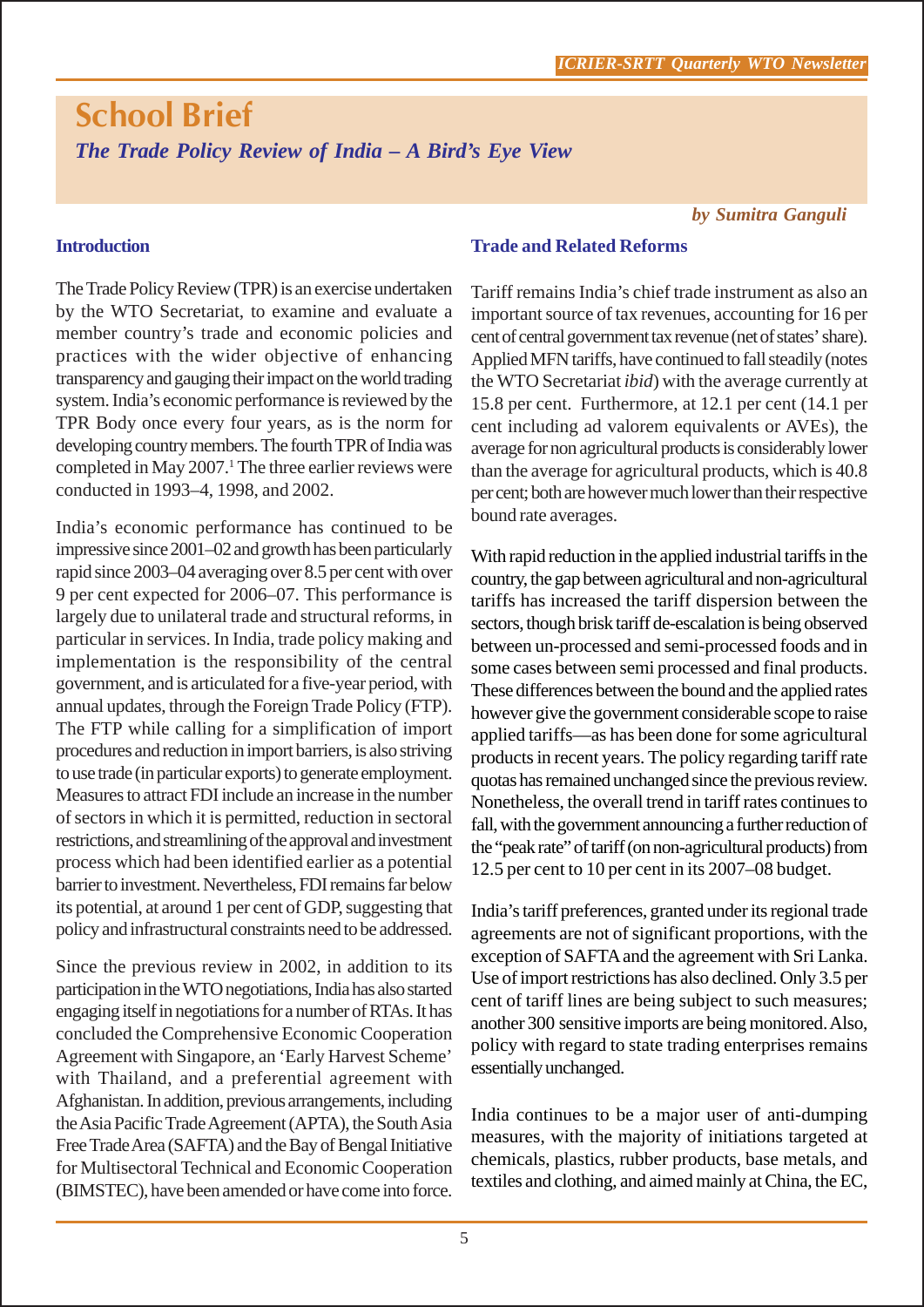Chinese Taipei, and Korea. Safeguard measures were instituted against Epichlorohydrin, in addition to the measure against imports of industrial sewing machine needles from China; no countervailing measures were taken during the review period.

Efforts are under way to align national standards with international norms. Some 73 per cent of national standards (for which the corresponding international standards exist) have already been aligned. SPS procedures are also being streamlined, notably with the passage of the Food Safety and Standards Act in 2006 to consolidate 13 separate laws related to SPS issues. In addition, a risk analysis process has been put in place since 2004. India's procurement policies have undergone reform, especially at the central government level, although preferences continue to be extended to certain items from the smallscale industry and state-owned enterprises.

Even as import barriers fall, India's export regime continues to be complex, with prohibitions and restrictions largely intact since its last review. Schemes to reduce the antiexport bias inherent in India's import and indirect tax regime have been initiated, and are targeted primarily at sectors such as electronics (hardware and software), agricultural products and services. Further, EPZ policies offering tax holidays to investors are expected to increase and facilitate exports.

#### **Other Measures Affecting Trade**

Internal reforms have concentrated on increasing competition and efficiency in the economy. While industrial policy reforms have concentrated on simplifying and reducing restrictions (number of industries requiring compulsory industrial licensing for safety, environmental, and strategic reasons has been reduced from six to five, while the number of items reserved for production only by the small-scale sector has declined further, from 799 in 2001 to 326 in May 2006), measures to simplify the tax structure have been initiated and have resulted in substantial increases in revenue generation. Tax reforms have been pursued to meet the fiscal deficit targets set by the Fiscal Responsibility and Budget Management Act (FRBMA) and include the introduction of a new value-added tax and an increase in the number of services subject to a service tax. However, limited progress has been achieved on the assistance front (both direct and indirect), with direct subsidies accounting for around 1.4 per cent of GDP in 2005–06. Another element of subsidy is contained in price controls, which are basically unchanged since the previous review, although the removal of the administered price mechanism has reduced the subsidy provided for petroleum products.

Efforts to increase competition include the passage of a new Competition Act (2002), and a Micro, Small and Medium Enterprises Act (2006) to encourage the development of these businesses. The problem of "industrial sickness", especially in the public sector, has been addressed by a bill introduced in Parliament in 2003. Progress has been made in improving corporate governance, notably through improved listing requirements for listed companies and banks. In addition, efforts are under way to amend the Companies Act, 1956, to increase transparency and accountability.

Public sector reform, however, has been delayed by a decision in July 2006 to keep all decisions on disinvestment in state-owned enterprises on hold pending a review; consequently, the privatization programme has effectively stopped.

Changes in the intellectual property rights regime include the passage of new legislation on patents, aimed at bringing Indian legislation in line with the TRIPS Agreement, establishment of a new Geographical Indications Registry in 2003, and steps to improve the enforcement of IPR through increased seizures of infringing materials, and fines.

# **Sectoral policies**

# *Agriculture*

Given that the sector employs approximately 60 per cent of the working population, the declining share of agriculture and allied activities in India's GDP (from some 23 per cent in 2000–01 to 18 per cent in 2005–06) suggests that the labour productivity is only around one-sixth of the economy average. Food security remains a major concern. Public investment in infrastructure and research has been inadequate, while private investment has grown in recent years, though not sufficiently. Despite efforts to reduce marketing restrictions, the government continues monitoring trade in certain sensitive commodities. Given the shift in demand patterns away from essential commodities, a reorientation of Government's agricultural policy is called for.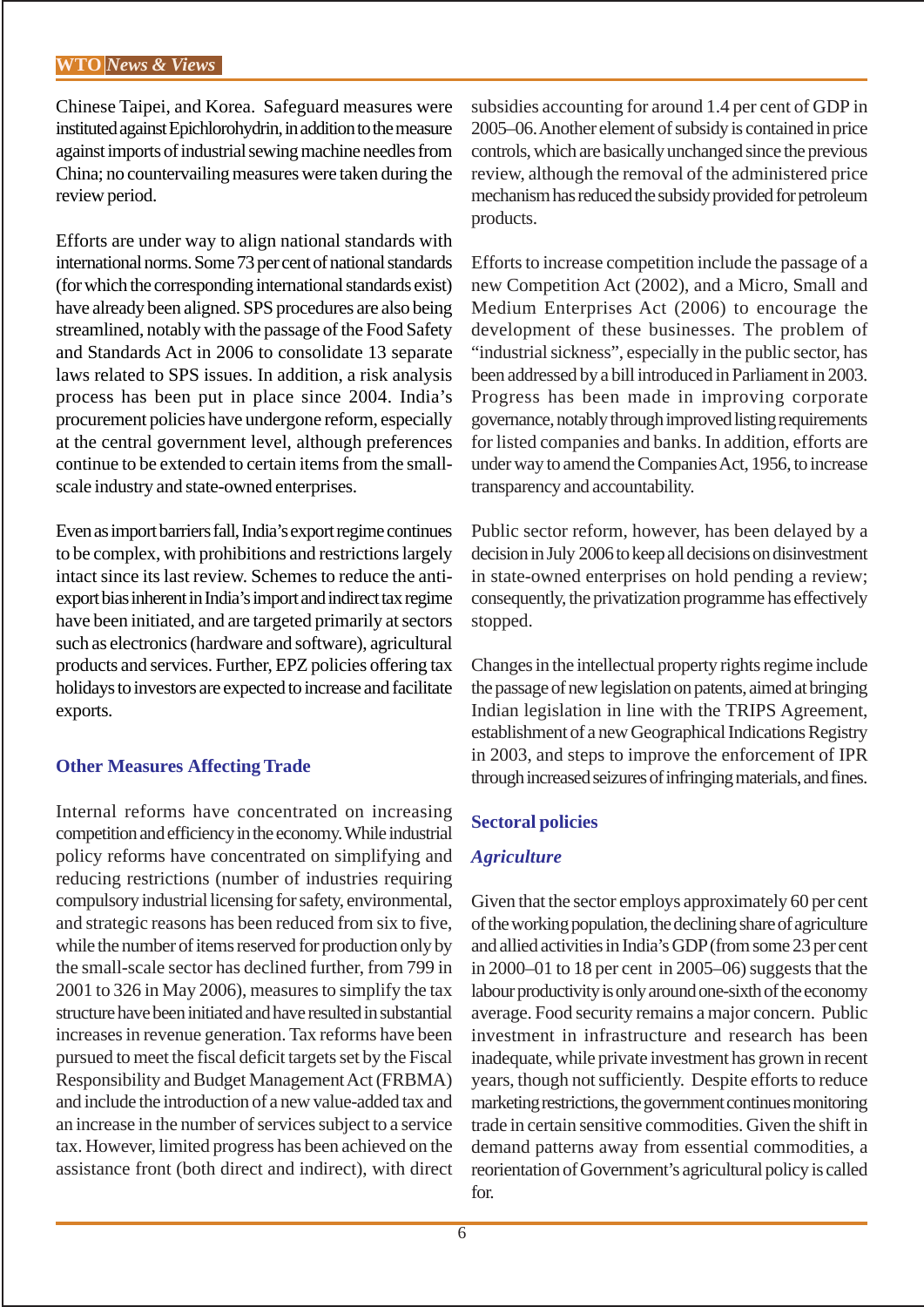#### *Manufacturing*

The share of manufacturing in the Indian economy has remained static at 15 per cent to 16 per cent of GDP since 2000–01. On an average, this sector has grown by almost 7 per cent per year since 2000–01. However, this sector continues to be protected by relatively high tariff barriers, especially in textiles and clothing (22.5 per cent, including AVEs), and automobiles (33.6 per cent), despite efforts to bring down the applied MFN rates to align it with the ASEAN levels. Further growth in this sector has been hampered by a lack of infrastructure and labour market rigidities.

#### *Services*

Services has been the main engine of growth in recent years with an average annual growth rate of 9.8 per cent over the last four years. India's service exports increased at an even faster rate of around 30 per cent year-on-year in the same period. This can be ascribed to the rapidity with which reforms have been initiated, especially for certain services (notably in banking), as compared with other sectors of the economy.

#### *Infrastructure*

Infrastructure, remains a major bottleneck, though in some sectors like telecommunications, there have been significant benefits to consumers. Progress has also been made in improving infrastructure, especially in road transport, where the network of national highways is being expanded. Private–public partnerships are also being encouraged in areas such as freight transport and railway infrastructure development. Liberalization in air transport has resulted in an expansion in the number of airline operators and a decline in prices; foreign investment restrictions have also been relaxed (up to 49 per cent of total equity is permitted), although foreign airlines are forbidden from investing in the sector. In contrast, however, maritime transport and port services continue to suffer from inefficiencies and constitute a major impediment to trade. Another major constraint on economic activity is the energy sector, where there are frequent shortages of supply and little progress appears to have been made in tackling the losses of state electricity boards, and transmission and distribution losses.

#### **Conclusion**

From the above, it is clear that the TPR candidly analyses India's current trade regime. It lauds India's achievements, which are acknowledged as the result of India's opendoor policies and socio-economic reforms. It also condemns the inefficiency inherent in the system, as also the complex regulations and weak policy implementation, which have hindered the proper allocation of resources needed for a balanced growth of the economy.

# *Liberalization of Financial Services under GATS: The Indian Experience*

*by Abhijit Sen Gupta*

#### **Introduction**

The term 'financial services' is broadly used for a set of services provided to ensure efficient mobilization and allocation of funds towards the overall growth of an economy. By directing investment funds to their most productive use, an efficient financial services sector can significantly promote growth and income. As a result, the effective provision of these services is a basic prerequisite for a dynamic and modern economy. Across most developing countries, including India, financial services constitute part of the regulatory system that manages inflow

and outflow of foreign capital, reduces exchange rate volatility and provides credit to socially desired sectors.

Countries such as the United States, Japan, as well as some members of European Union have, over the years, been vocal demandeurs of liberalization of different financial services, arguing that barriers to entry hinder economic progress and financial stability. They also have welldeveloped financial service industries that stand to benefit from access to international markets. However, the rapid flow of money out of developing countries in the aftermath of the Latin American crisis in 1980s and the East Asian

 $1 \frac{\text{http://www.wto.org/english/tratop e/tpr_e/tp283e.htm}}{$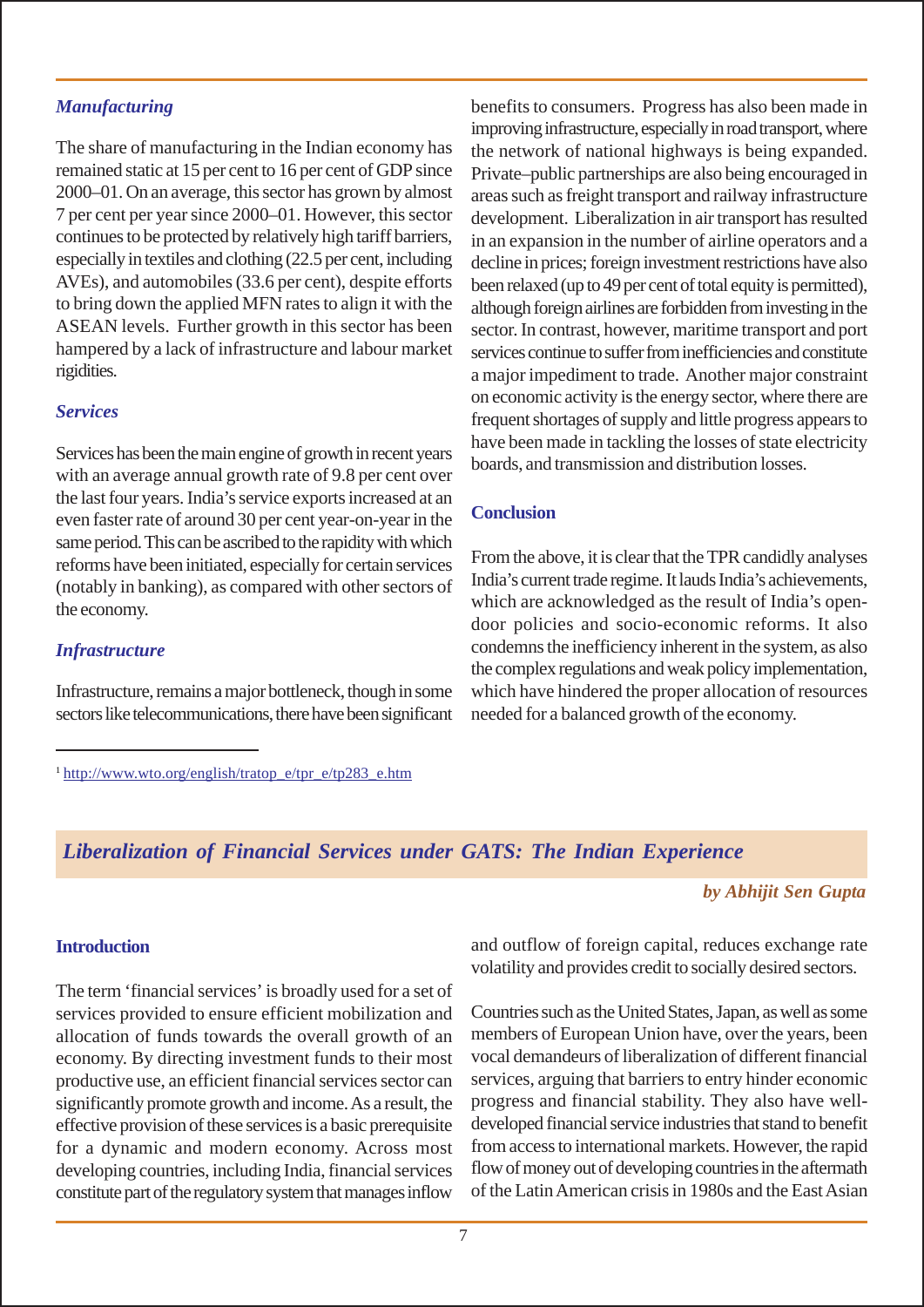crisis in 1997, demonstrated that liberalizing financial markets sans proper planning and management of investment is not a recipe of success. In fact, given their immense importance in overall stability of an economy, there is a broad disagreement among various countries about further liberalization of financial services. These disagreements range from both liberalization in additional financial services sector as well deeper liberalization in a particular sector.

Liberalization of financial services at a multilateral level is largely governed by the General Agreement on Trade in Services (GATS) under the World Trade Organization (WTO). By the time official negotiations under the Uruguay Round were over in 1993, negotiations on financial services remained unfinished. These negotiations continued for two more years and an interim agreement was reached in 1995. The negotiations again reopened in April 1997 and a revised set of commitments in financial services by 70 member countries was agreed on December 1997, and annexed to the GATS as the Fifth Protocol. GATS also required WTO Members to restart negotiations on service liberalization after the fifth year of its implementation. The current round of negotiations has therefore started in 2000, with the objective of further liberalization of trade in all services, including financial services. Under these negotiations, India submitted its revised offers in August 2005.

# **Current Levels of Liberalization and Ongoing Negotiations under WTO**

In the Financial Services Annex to the GATS Agreement, India undertook commitments under various sub-sectors within financial services, mostly in Mode 3.<sup>1</sup> In the banking sector, India committed to allow establishment of branch operations of a foreign bank subject to a license limit of 12 per year. However, India retained the option of restricting entry of foreign banks if their market share exceeded 15 per cent. Apart from this, the foreign banks were also allowed to install ATMs at branches and other places. It also allowed licensed foreign bank branches to invest in other financial services up to a certain limit. The foreign banks were required to constitute a Local Advisory Board, the Chairman and Members of which had to compulsorily be Indian nationals. Finally, public sector banks could invest their surplus funds in term deposits only with scheduled commercial banks in India.

Within the insurance sector, India allowed foreign insurers to insure goods in transit to and from India. Foreign reinsurers were also allowed to take reinsurance but only that part of the risk that was left as residual after statutory placements domestically with Indian insurance companies. This part of the reinsurance could be placed with foreign insurers through overseas brokers. These brokers were also allowed to have resident representatives and representative offices to procure reinsurance business from Indian companies. However, these representatives and offices were not allowed to undertake any other activity in India and their expenses were to be entirely met by remittances from abroad.

Though these commitments signaled some improvement over the original commitments made in 1993, they were well short of the existing regime in 1997. Consequently, in the current round of negotiations India's trading partners made several liberalization requests to India, both under the bilateral request-offer mode as well as under the plurilateral collective requests. In February 2006, India received plurilateral requests for liberalizing trade in financial services from a number of developed and developing countries.2 Some of the major demands made in the banking sector included: undertaking full market access and national treatment commitments in Modes 1 and 2 for all subsectors, removal of restrictions on preferred form of presence, numerical quotas, monopolies, exclusive service suppliers, use of foreign capital and equity ceilings and investment by public sector utilities in foreign banks. Foreign service providers also expressed the desire for removal of the priority sector lending requirement as well as restrictions on land acquisition by foreigners and 'discriminatory' regulations affecting income tax, solvency ratios and borrowing limits.

In the insurance sector, other Members requested India to undertake full market access and national treatment commitments in Mode 1 and 2 for marine, aviation and transport insurance, reinsurance, insurance intermediation and insurance auxiliary services. They have expressed a desire for removal of restrictions on the choice of the form of commercial presence and partner for foreign service providers as well as limitation on equity participation. They asked for greater transparency in the development and application of domestic regulations.

In the current round of talks India has offered to further open up this sector provided other WTO Members make substantive and satisfactory offers in sectors and modes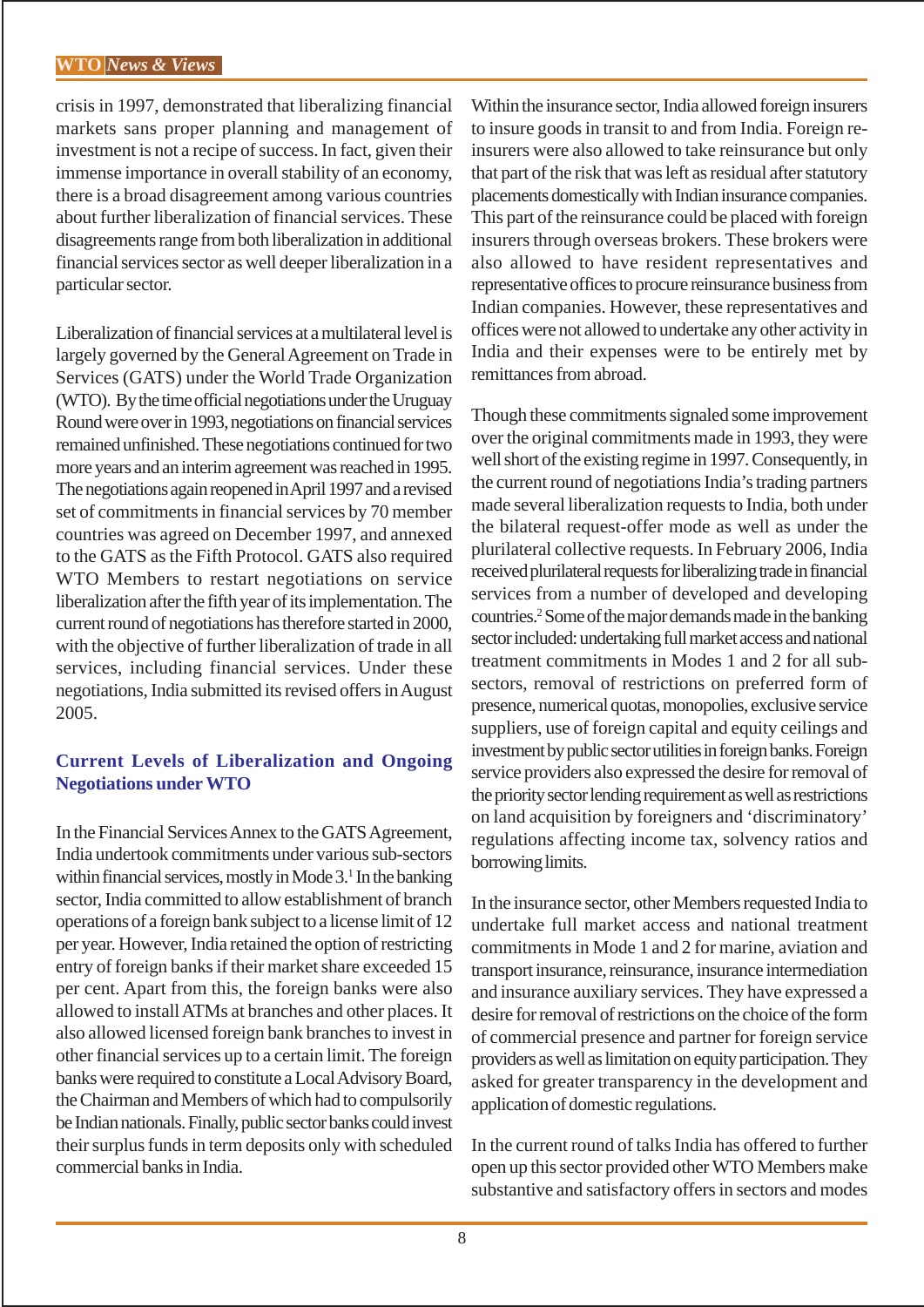of supply where India has indicated its interests.<sup>3</sup> Within the financial services, India has requested developed countries like Australia, Canada, European Communities and United States to liberalize restrictions on market access and national treatment for data processing of financial services under Mode 2. India has also made several country/member specific requests. For e.g. India has requested Australia to allow bank branches to accept retail deposits and remove the requirement of approval of Australian authorities for setting up of bank branches of parent banks where a single shareholder holds 15 per cent or more share. In the case of European Community, India has requested that a bank subsidiary incorporated in any one of the member states be accepted as incorporated within the EC and be authorized to render financial services in entire EC. In United States, the form of commercial presence, i.e. bank branch or bank subsidiary, depends on individual state regulations and India has requested the removal of such restrictions as they restrict provision of financial services.

India's conditional revised offer for banking services is largely guided by RBI's Roadmap for Presence for Foreign Banks in India.4 The roadmap has divided further liberalization into two phases. During the first phase, between March 2005 and March 2009, foreign banks will be permitted to establish presence by way of setting up a wholly owned banking subsidiary (WOS) or conversion of the existing branches into a WOS. Consistent with the Roadmap, India has offered to allow foreign banks to enter through branch operations or wholly owned subsidiary of a foreign bank. Given that the number of branches permitted each year has been higher than the WTO commitments, India has agreed to offer up to twenty licenses per year, both for new entrants and existing banks. The minimum start-up capital requirement for these WOS would be Rs 3 billion (\$ 73 million) and they have to maintain a capital adequacy of 10 per cent. India has also offered to allow WOS of foreign banks to hold surplus funds of public sector utilities as term deposits, subject to guidelines by RBI.

India has also agreed to allow foreign banks to invest in private sector banks through the FDI route subject to foreign equity ceiling of 49 per cent. However, the combined foreign equity (through FDI, FII and NRI routes) is capped more liberally at 74 per cent.

The resource allocation requirements will be applicable to the foreign banks on a non-discriminatory basis. While

public and Indian private sector banks have to ensure that 40 per cent of their net bank credit goes to the priority sector, the limit is only 32 per cent for foreign banks. Finally, India has offered to replace the Local Advisory Board requirement with guidelines on the composition of the board of directors.

In the case of insurance, for both life and non-life insurance as well as reinsurance and retrocession, India has offered to allow foreign equity up to 26 per cent. This is in concordance with the existing regime in India, although an amendment to increase the restriction to 49 per cent is under consideration. In the case of auxiliary services like consultancy, actuarial and risk assessment, foreign equity up to 51 per cent has been allowed. Moreover, India has offered to impose no national treatment limitations on foreign players in life and non-life insurance.

#### **Roadmap for Future**

The revised offer on financial services signals a substantial improvement on what was committed in the Uruguay Round. Across most sectors India has offered to bind the existing trade and investment regime. However, India has been shy of making pre-commitments in certain areas where further reforms are in India's own interest. In the insurance sector, increasing the FDI investment limit up to 49 per cent over the next 3 years will allow greater infusion of capital, introduction of new instruments, market expansion and deeper penetration of insurance services. India can also undertake pre-commitments for merger and acquisitions between foreign banks and Indian private sector banks, especially as RBI's Roadmap envisions foreign banks entering into mergers and acquisitions with Indian private sector banks after 2009, subject to the 74 per cent investment limit.

Another area where pre-commitment would send a positive signal to India's trading partners would be regarding provision of national treatment to foreign banks involving solvency ratios, income tax, borrowing limits etc. These would again be consistent with what has been outlined in the Roadmap. Such pre-commitments would signal direction of future reforms and give domestic service providers and regulators time to prepare themselves for competition and put in place the required regulatory regime.

Finally, given the move towards greater capital account convertibility and the advent of e-commerce in financial services, it would be advisable for India to undertake some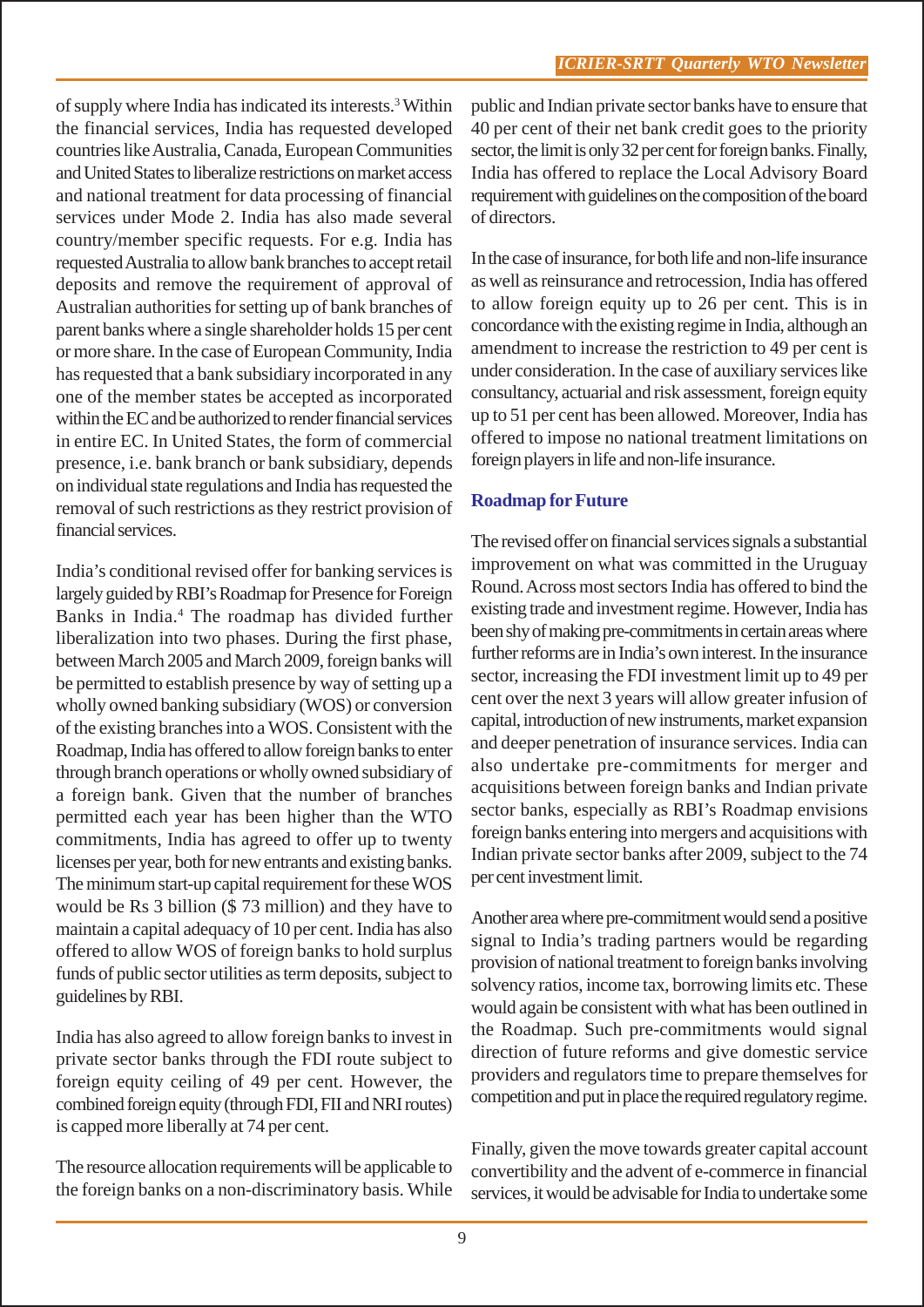commitments in Mode 1 and 2 across most financial services. This would also strengthen India's case as it demands that developed countries provide full market access and national treatment commitment in Mode 1 and data processing of financial services under Mode 2

#### **Reforms to Strengthen the Financial Services Sector**

While liberalizing the financial services sector undoubtedly provides greater opportunities for mobilization and efficient allocation of resources, it is extremely important to have a proper regulatory structure in place along with opening up of the economy. Perhaps in no other sector can imprudent regulations cause more damage than the financial sector which enjoys strong linkages with the rest of the economy. Financial sector irregularities were a prime cause of several recent crises, like the Tequila Crisis (1994), Asian Crisis (1997) and Argentine Crisis (2001).

As India opens its doors to a large number of global banks, some of which have assets comparable to India's GDP, steps must be taken to strengthen the Indian banks to be able to compete with these banks as well as generate greater international presence. These would include further deregulation of interest rates, reduction in pre-emption of banks' resources through Statutory Liquidity Ratio (SLR) and Cash Reserve Ratio (CRR) among others. With greater international presence there will be overlaps and potential conflicts between home country regulators of foreign service providers and host country regulators. A mechanism needs to be set in place to resolve such conflicts.

India must also meet the deadlines it has imposed on itself to conform to the Basel II norms. Currently, foreign banks operating in India and Indian banks having presence outside India are required to migrate to the standardized approach for credit risk and the basic indicator approach for operational risk under Basel II with effect from 31 March 2008. All other scheduled commercial banks are encouraged to migrate to these approaches under Basel II in alignment with them but in any case not later than 31 March 2009.

Public sector dominance in insurance companies also needs to be lowered to allow greater level playing field between all players. Resources of these companies must be freed so that they can undertake investment in long term infrastructure projects with market determined returns. More capital needs to be encouraged into the sector as current rates of insurance penetration in India are well below the international average**.**

2 India has received Financial Services Collective Request on behalf of Australia, Canada, European Communities, Ecuador,

Hong Kong, Japan, Republic of Korea, Norway, Macau and United States

3 WTO (2005) India's Revised Offer TN/S/O/IND/Rev.1

4 RBI(2005) Road map for presence of foreign banks in India

# *Recent Developments in WTO*

#### **WTO Trade Prospects 2007**

The year 2006 witnessed robust growth in the world economy and vigorous trade expansion. Global GDP growth accelerated to 3.7 per cent, the second best performance since 2000. Trade expanded in real terms during 2006 at a much faster rate than output. World merchandise exports increased by 8 per cent to USD 11.76 trillion in 2006 (in real terms), while commercial services exports were up by an estimated 11 per cent to reach USD 2.71 trillion. Global FDI inflows surged by one-third to reach USD 1.23 trillion, the second highest level ever.

The global economy could attribute its strength to the recovery in Europe, the overall expansion maintained by the United States, faster economic growth in Japan, and continued high economic and trade growth reported by China and India. Developing countries contributed a whopping 36 per cent to world merchandise exports, while the share of LDCs was also at a record level of 0.9 per cent. Economic growth in the LDCs continued to exceed 6 per cent for the third year in a row.

India's GDP expanded at the rate of 8.6 per cent during 2006. It was the  $18<sup>th</sup>$  largest merchandise exporter, with exports amounting to USD 120 billion (1 per cent of total world exports). India continued to excel in terms of services trade which was 2.7 per cent of the world total in 2006.

*by Shravani Prakash*

<sup>1</sup> WTO (1998) India's Schedule of Specific Commitment Supplement 4, GATS/SC/42/Suppl.4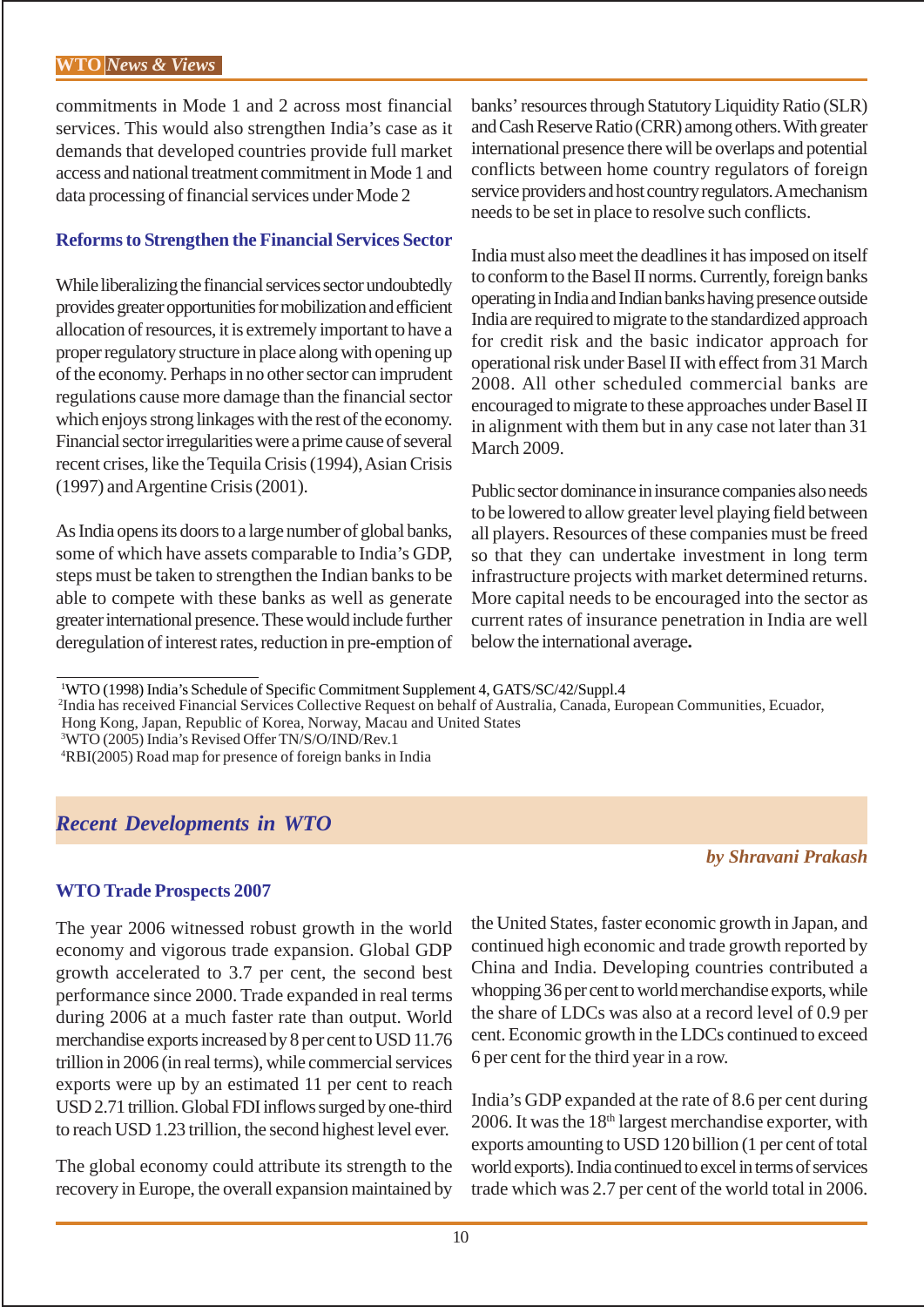During the year, the growth rate of India's commercial services imports (40 per cent) exceeded that of exports (34 per cent). Total services exports amounted to USD 73 billion while imports were at USD 70 billion.

According to WTO economists, global risks in financial and property markets and large trade imbalances in goods and services meant increased uncertainty in 2007 and raised the prospect of weaker economic and trade expansion in the coming year.

#### **Lamy urges members to reach an agreement soon**

Director-General Pascal Lamy, in a report to the General Council in May 2007 said that "a successful outcome to the Round is possible, even in the small amount of time remaining until the end of the year". He warned that failure would mean foregoing the very significant trade package on the table and "breaking the commitment for a more developing-friendly world trading system".

Addressing the G8 Summit in June 2007, DG Lamy said that an interim Doha agreement was now within reach, and urged the G8 leaders not to let this opportunity slip by. He said the reason why he felt an agreement was within reach is that the positions of different members have moved closer to each other. He summarized that in order to achieve a consensus, what is needed is an additional effort from the Americans, and then the Europeans and Japanese should be able to follow without any major trouble. On the opening up of agricultural markets, the Europeans and Japan will have to improve their offer, and the emerging countries will have to accept that the protection to which they are entitled does not mean that no further opening will take place. And on industrial products, the emerging countries, as well, will have to improve the offers they have tabled.

# **Chairperson of Agriculture Negotiations Group Circulates "Challenges" Papers for Farm Talks**

Ambassador Crawford Falconer, chairperson of the agriculture negotiations, circulated a set of "challenges" papers in two installments. The papers contained a set of his ideas on where members' positions might converge. They were designed to provoke comments from members on where consensus might be achieved, leading to a revision or series of revisions of the 2006 draft "modalities" paper.

Director-General Pascal Lamy said that the paper by the chair of the agriculture negotiating group was the first of a series of draft papers by chairs of the different negotiating bodies, which could become the basis for agreement. He said "it is important that Members support the chairs by providing constructive inputs and by showing a willingness to negotiate and be flexible".

# **New Antidumping Investigations Rise, New Final Antidumping Measures Decline**

The WTO Secretariat reported that during the second half of 2006, the number of initiations of new anti-dumping investigations showed a modest increase compared with the corresponding period of 2005. However, the number of new measures applied continued to decline.

During July-December 2006, 19 Members reported initiating a total of 103 new investigations, compared with 96 initiations in the corresponding period of 2005. European Communities reported the highest number of new initiations during July-December 2006 (17). The products that were the most frequent subject of the reported new investigations were chemicals (25), pulp and paper (16) and base metals (16).

Under application of new final anti-dumping measures, Turkey reported the largest number (10) for the second half of 2006. Products exported from China remained the most frequent subject of new measures (22). Products in the textiles sector were the most frequent subject of new measures during July-December 2006, accounting for 14 of the 66 total new measures reported.

India reported the second-highest number of new initiations (12) during July-December 2006, which represented a decline in number of initiations in 2005 (14). However, India was subject of fewer than five new initiations during the period. Concerning application of new final antidumping measures, India reported the third largest number (8), representing a decline from the corresponding period of 2005. India was also ranked third in terms of exported products being subject of new measures, with six new measures directed at its exports.

# **RTAs considered under new WTO transparency mechanism**

The Committee on Regional Trade Agreements considered four regional trade agreements (RTAs) under the new